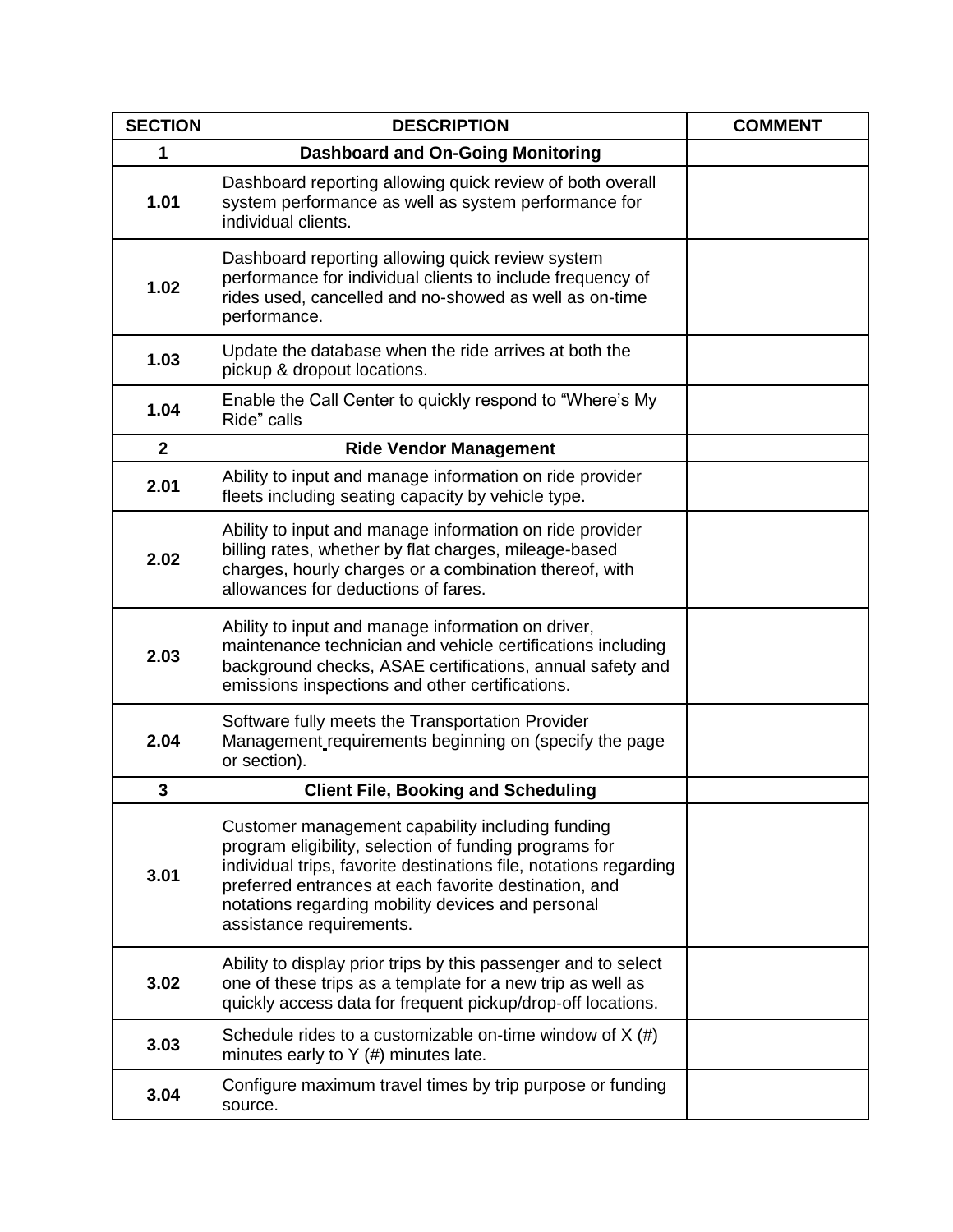| 3.05 | Ability to set eligibility for rides according to funding source<br>appropriateness, available funds for fares, and quantity of<br>trips per unit of time. Display ineligibility due to suspension<br>or need for recertification                                                                                         |            |
|------|---------------------------------------------------------------------------------------------------------------------------------------------------------------------------------------------------------------------------------------------------------------------------------------------------------------------------|------------|
| 3.06 | Estimation of travel time based upon use of both internet-<br>based calculations and historical travel times for previous<br>occurrences of that trip and Prohibition from booking a trip if<br>that trip would overlap another trip booked by the client or<br>allow less than one hour between trips (policy decision). |            |
| 3.07 | Indicate on a trip by trip basis if a personal care attendant,<br>service animal or companion will accompany the rider.                                                                                                                                                                                                   |            |
| 3.08 | Ability to store and display data that indicates a client<br>should not be placed on a particular transportation<br>provider's service, or that a particular transportation<br>provider does not wish to transport this client.                                                                                           |            |
| 3.09 | Assign customer trips to sedans, minivans and lift<br>wheelchair vans based upon disability and granted<br>reasonable accommodations.                                                                                                                                                                                     |            |
| 3.09 | Ability to associate a ride with a valid transportation debit<br>account and display the funds in that account.                                                                                                                                                                                                           |            |
| 3.10 | Automated and manual scheduling and trip-assignment of<br>rides in advance and in real-time, both individually booked<br>and for regularly recurring standing order rides. Call Center<br>staff require the ability to adjust schedules, especially for<br>regularly recurring standing order rides.                      | See Blog 5 |
| 3.12 | Present one or more solutions for scheduling the requested<br>ride in order of best to worst.                                                                                                                                                                                                                             |            |
| 3.12 | Highlight and resolve duplicate customer trip and client file<br>entries.                                                                                                                                                                                                                                                 |            |
| 3.13 | Report demand-response trips that are regularly recurring<br>for possible scheduling as standing order rides.                                                                                                                                                                                                             |            |
| 3.13 | Ability to highlight for a Scheduler's review multiple trips<br>booked to arrive at or depart from the same address within<br>30 minutes.                                                                                                                                                                                 |            |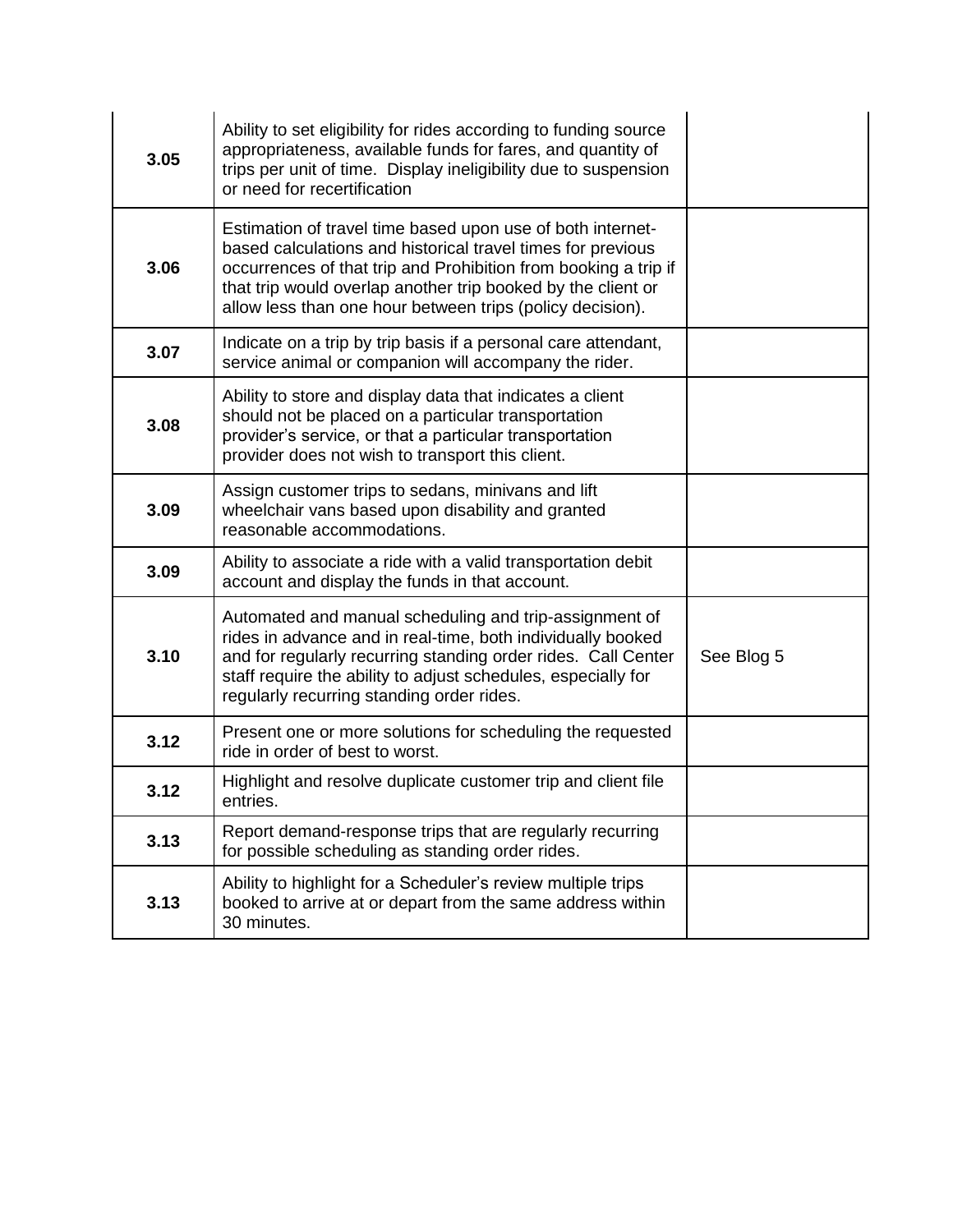| 3.14 | Enable the Call Center to cancel subscription rides and to<br>temporarily ban a user and the client Project Officer to<br>permanently ban a user from booking future trips. The<br>system will allow the client Project Officer to modify the<br>service, including blocking holidays, changing service hours<br>and days of service, changing the size of service zones,<br>adding/removing/modifying stop locations, and adding in<br>new vehicles.                                                   |            |
|------|---------------------------------------------------------------------------------------------------------------------------------------------------------------------------------------------------------------------------------------------------------------------------------------------------------------------------------------------------------------------------------------------------------------------------------------------------------------------------------------------------------|------------|
| 3.15 | Designate trips that cannot be successfully scheduled<br>interactively onto a vehicle tour, the ability to designate<br>those trips for taxi dispatch, future scheduling and/or real-<br>time dispatching.                                                                                                                                                                                                                                                                                              | See Blog 5 |
| 3.16 | Ability to book recurring (subscription) trips based on<br>common days of week and time of day for pickup or delivery<br>times and origin and destination, including identification of<br>dates when trip pattern is not applicable.                                                                                                                                                                                                                                                                    | See Blog 5 |
| 3.17 | Provide the Client Project Officer remote access to the<br>scheduling system to enable monitoring of contract<br>adherence and to download data and develop analytical<br>reports.                                                                                                                                                                                                                                                                                                                      |            |
| 3.18 | Software fully meets the Customer Management System<br>Interface requirements with other functionalities in this<br>procurement.                                                                                                                                                                                                                                                                                                                                                                        |            |
| 3.19 | Software fully meets the Reservations/Order Taking<br>requirements beginning on (specify the page or section).                                                                                                                                                                                                                                                                                                                                                                                          |            |
| 3.20 | Software fully meets the Ride Arrival Communications with<br>Riders requirements beginning on (specify the page or<br>section).                                                                                                                                                                                                                                                                                                                                                                         |            |
| 3.21 | Software fully meets the Scheduling requirements beginning<br>on (specify the page or section).                                                                                                                                                                                                                                                                                                                                                                                                         |            |
| 4    | <b>Dispatch</b>                                                                                                                                                                                                                                                                                                                                                                                                                                                                                         |            |
| 4.01 | Dispatching tools (hardware, software and communications)<br>shall provide data communication between the Call Center<br>reservation/scheduling functions with both the taxi-dispatch<br>vendor's dispatch software and the dedicated transportation<br>vendor's dispatch software. Global Positioning System<br>(GPS) longitude and latitude data for vehicles dedicated to<br>the program shall also be transmitted to both the dedicated<br>vehicle vendor's dispatch center and to the Call Center. |            |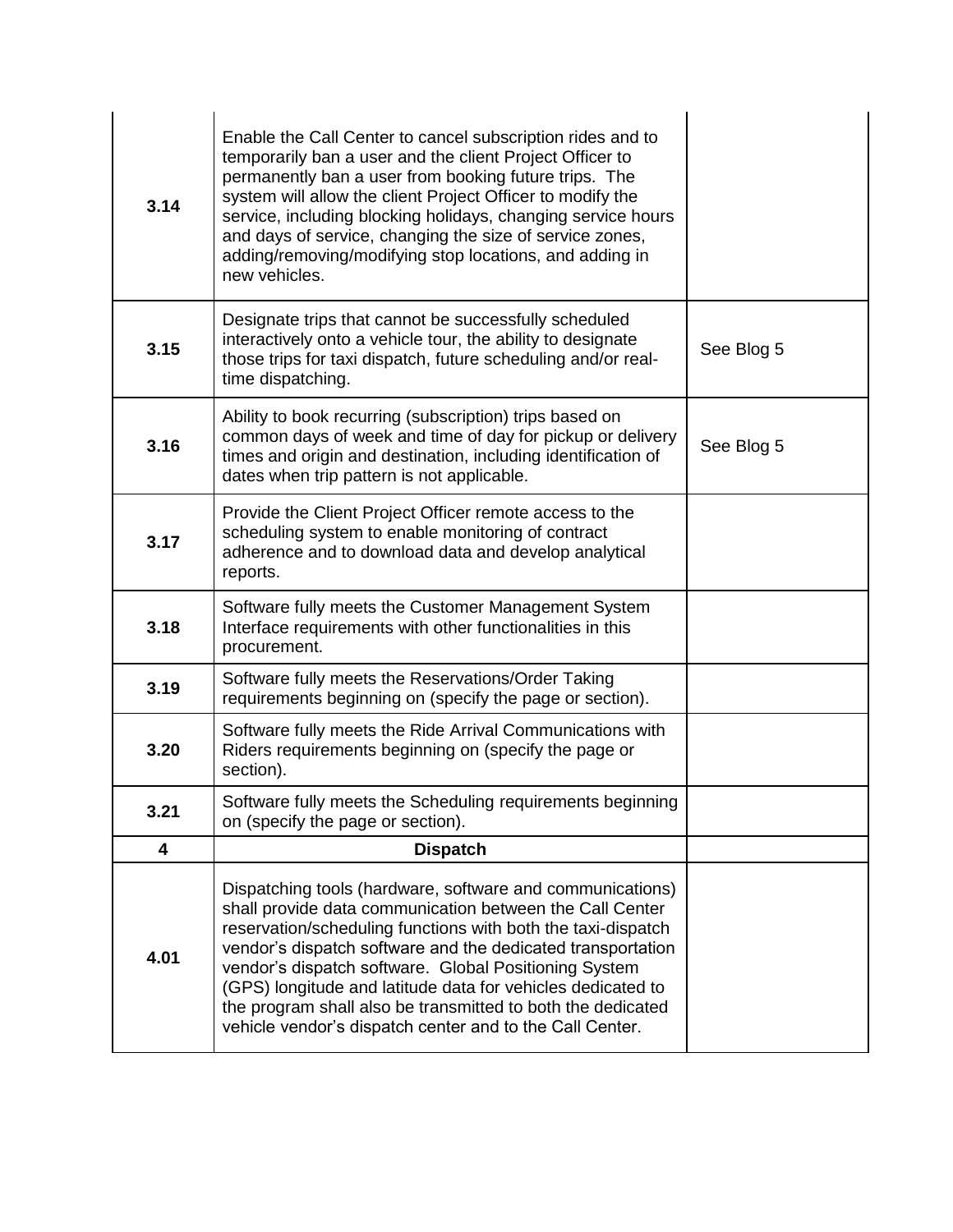| 4.02 | Provide real-time, online interactive scheduling to<br>accommodate and communicate rider cancellations; ride<br>reassignments between vehicles or from taxi dispatch (prior<br>to the ride cancellation window) to dedicated vehicles; and<br>same-day ride assignments real-time.                                                                                       |  |
|------|--------------------------------------------------------------------------------------------------------------------------------------------------------------------------------------------------------------------------------------------------------------------------------------------------------------------------------------------------------------------------|--|
| 4.03 | Electronic HIPAA-compliant secure transmission of trip<br>manifests to the transportation vendors and transmission of<br>operational data from the transportation vendors back to the<br>Call Center software for processing.                                                                                                                                            |  |
| 4.04 | Software fully meets the Dispatching requirements<br>beginning on (specify the page or section).                                                                                                                                                                                                                                                                         |  |
| 4.05 | Software fully meets the Interface to Mobile Devices in<br>Vehicles Dedicated to requirements beginning on (specify<br>the page or section).                                                                                                                                                                                                                             |  |
| 5    | <b>Web-Based Tools</b>                                                                                                                                                                                                                                                                                                                                                   |  |
|      | Transactional Data Specification for Demand-Responsive<br>Transportation will enable transit providers, sponsoring agencies,<br>and information/referral services to electronically share ride                                                                                                                                                                           |  |
| 5.01 | request data for efficient processing and service provision.<br>Sample language for a scope of services is contained in Appendix<br>G of TCRP Report 210 - see:<br>http://www.trb.org/Main/Blurbs/179848.aspx. A validator<br>software tool that verifies data messages generated by a software<br>system is found at the following<br>URL: http://tcrp.demandtrans.com. |  |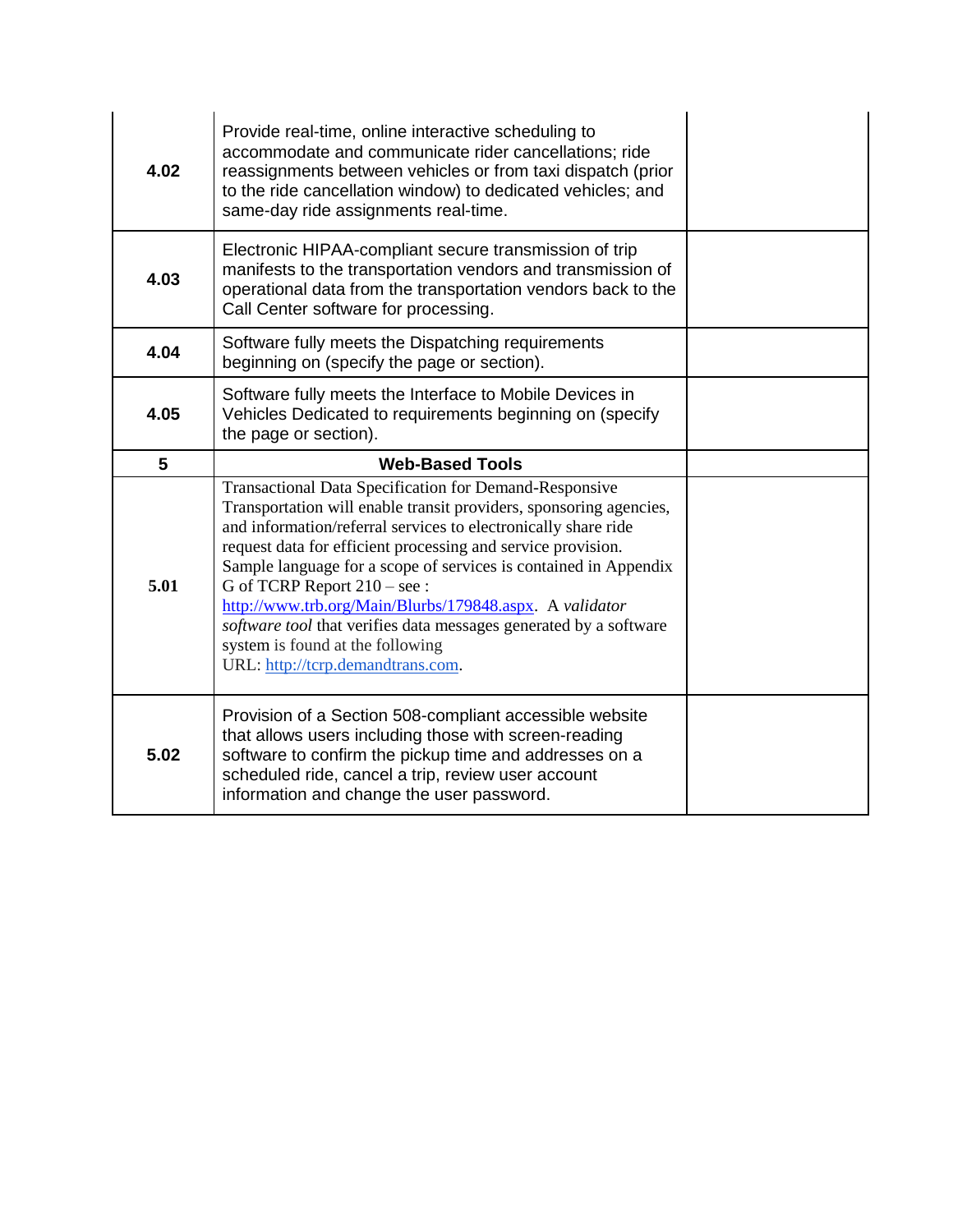| 5.03 | Maintenance of a website feature to handle incoming emails<br>with a customized pull-down menu to categorize the email<br>by issue-type. Issue types could include: Safety; Vehicle<br>Maintenance; Customer Service; On-Time Performance;<br>Commendations; System Policies; and Job Inquiries. Each<br>issue type should be associated with a targeted maximum<br>response time. Each inquiry would note the caller or rider's<br>name and contact information. This website would enable<br>the call center to attach the comment to a vehicle or driver<br>number, note the date that the issue occurred, as well as<br>submission date, enable pertinent information to be added,<br>and have a resolution box to discuss the investigation<br>results and response back to the individual. |  |
|------|--------------------------------------------------------------------------------------------------------------------------------------------------------------------------------------------------------------------------------------------------------------------------------------------------------------------------------------------------------------------------------------------------------------------------------------------------------------------------------------------------------------------------------------------------------------------------------------------------------------------------------------------------------------------------------------------------------------------------------------------------------------------------------------------------|--|
| 5.04 | Development of an app and web portal that allows riders to<br>see the location of the assigned cab or dedicated vehicle<br>and get updates on what time it is expected to arrive.                                                                                                                                                                                                                                                                                                                                                                                                                                                                                                                                                                                                                |  |
| 5.05 | Provide notification to riders when their ride is almost at<br>their stop for boarding. The amount of time in advance the<br>notification is sent should be able to be modified by the Call<br>Center customized for each customer. Riders will be able to<br>choose to get a call, email, or text message notification.                                                                                                                                                                                                                                                                                                                                                                                                                                                                         |  |
| 5.06 | Communicate alerts to riders traveling to or from a service<br>site if that location is closed or must close early due to<br>unforeseen circumstances.                                                                                                                                                                                                                                                                                                                                                                                                                                                                                                                                                                                                                                           |  |
| 6    | <b>Telephonics</b>                                                                                                                                                                                                                                                                                                                                                                                                                                                                                                                                                                                                                                                                                                                                                                               |  |
| 6.01 | Provide a phone system suitable to the use intended and<br>sufficient to meet the requirements stated in this Scope of<br>Work.                                                                                                                                                                                                                                                                                                                                                                                                                                                                                                                                                                                                                                                                  |  |
| 6.02 | Record all calls from the first ring until the caller ends the<br>call and associate and retrieve incoming call recordings<br>associated with trip reservations, alterations and<br>cancellations, as well as outgoing call recordings.<br>Recordings shall be indexed with ride reservations.                                                                                                                                                                                                                                                                                                                                                                                                                                                                                                   |  |
| 6.03 | Measure and report, on a monthly basis, phone system<br>performance statistics to include the numbers of calls<br>received, answered and abandoned; percent of calls<br>answered and abandoned; and average call hold and<br>processing time.                                                                                                                                                                                                                                                                                                                                                                                                                                                                                                                                                    |  |
| 6.04 | Display a visual alert if a call is on hold longer than 4<br>minutes.                                                                                                                                                                                                                                                                                                                                                                                                                                                                                                                                                                                                                                                                                                                            |  |